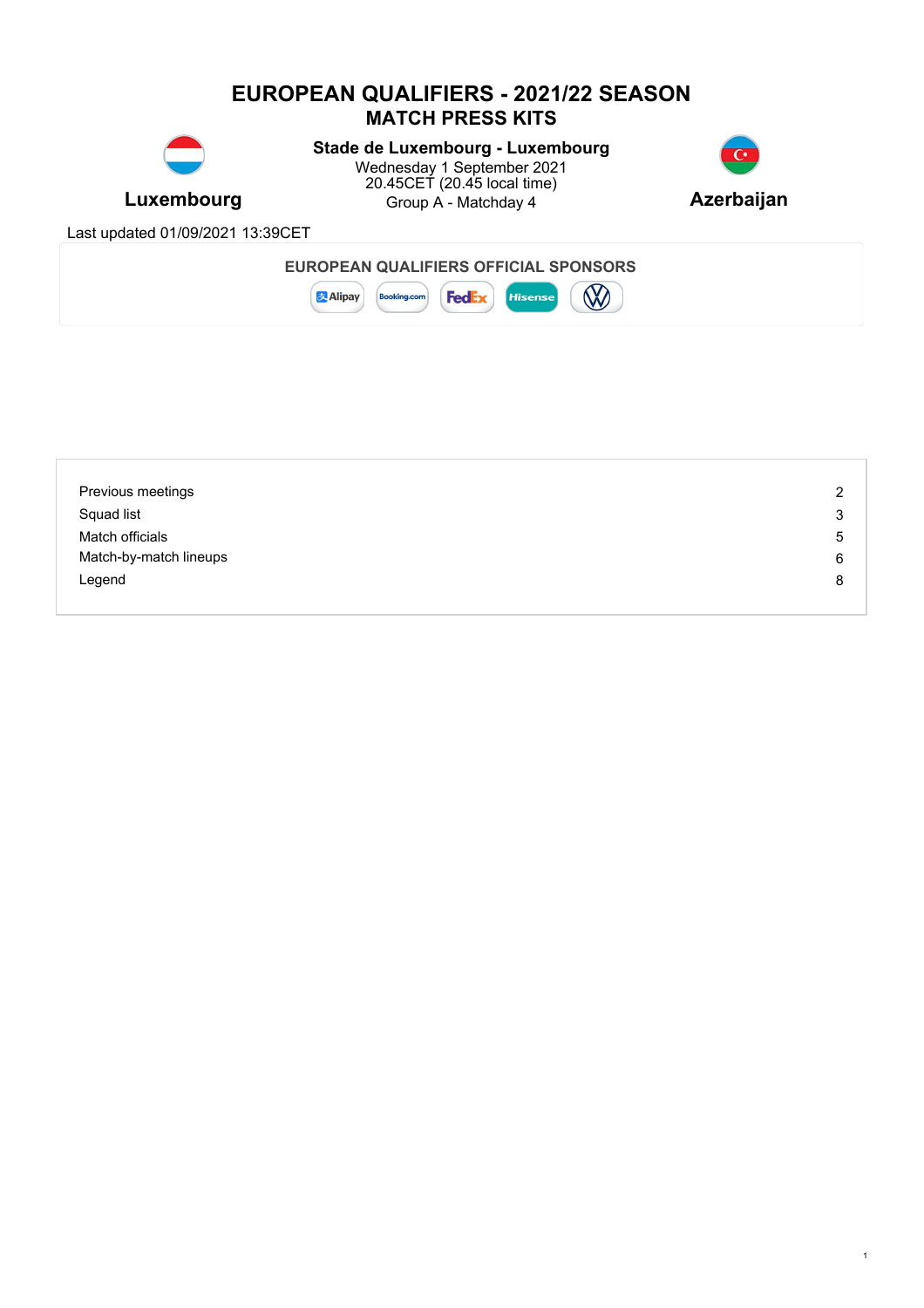# **Previous meetings**

# **Head to Head**

### **UEFA Nations League**

| <b>Date</b> | <b>Stage</b><br>reached | <b>Match</b>            | <b>Result</b> | <b>Venue</b> | <b>Goalscorers</b>                                      |
|-------------|-------------------------|-------------------------|---------------|--------------|---------------------------------------------------------|
| 17/11/2020  | GS-FT                   | Luxembourg - Azerbaijan | $0-0$         | Luxembourg   |                                                         |
| 05/09/2020  | GS-FT                   | Azerbaijan - Luxembourg | $1 - 2$       | <b>Baku</b>  | Sheydaev 43;<br>Krivotsyuk 48 (og),<br>Rodrigues 72 (P) |

### **FIFA World Cup**

| <b>Date</b> | <b>Stage</b><br>reached | <b>Match</b>                               | <b>Result</b> | Venue      | <b>Goalscorers</b>  |
|-------------|-------------------------|--------------------------------------------|---------------|------------|---------------------|
|             |                         | 07/06/2013 QR (GS) Azerbaijan - Luxembourg |               | Baku       | Abisov 71; Bensi 79 |
|             |                         | 22/03/2013 QR (GS) Luxembourg - Azerbaijan | $0 - 0$       | Luxembourg |                     |

|              | Qualifying                                                                                                                      |      | <b>Final</b><br>tournament | <b>Total</b>                                                                                   |
|--------------|---------------------------------------------------------------------------------------------------------------------------------|------|----------------------------|------------------------------------------------------------------------------------------------|
|              | Home                                                                                                                            | Away |                            |                                                                                                |
|              |                                                                                                                                 |      |                            | Pid W D L Pid W D L Pid W D L Pid W D L GF GA                                                  |
| <b>Total</b> |                                                                                                                                 |      |                            |                                                                                                |
| Luxembourg   |                                                                                                                                 |      |                            | 1 0 1 0 1 0 1 0 1 0 2 1 1 0 5 1 3 1 4 4                                                        |
| Azerbaijan   | $\begin{array}{c c c c c c} \hline \multicolumn{1}{c }{\textbf{0} & \textbf{1} & \textbf{0} & \textbf{0} \\ \hline \end{array}$ |      |                            | $1 \mid 0 \mid 1 \mid 0 \mid 2 \mid 0 \mid 1 \mid 1 \mid 5 \mid 1 \mid 3 \mid 1 \mid 4 \mid 4$ |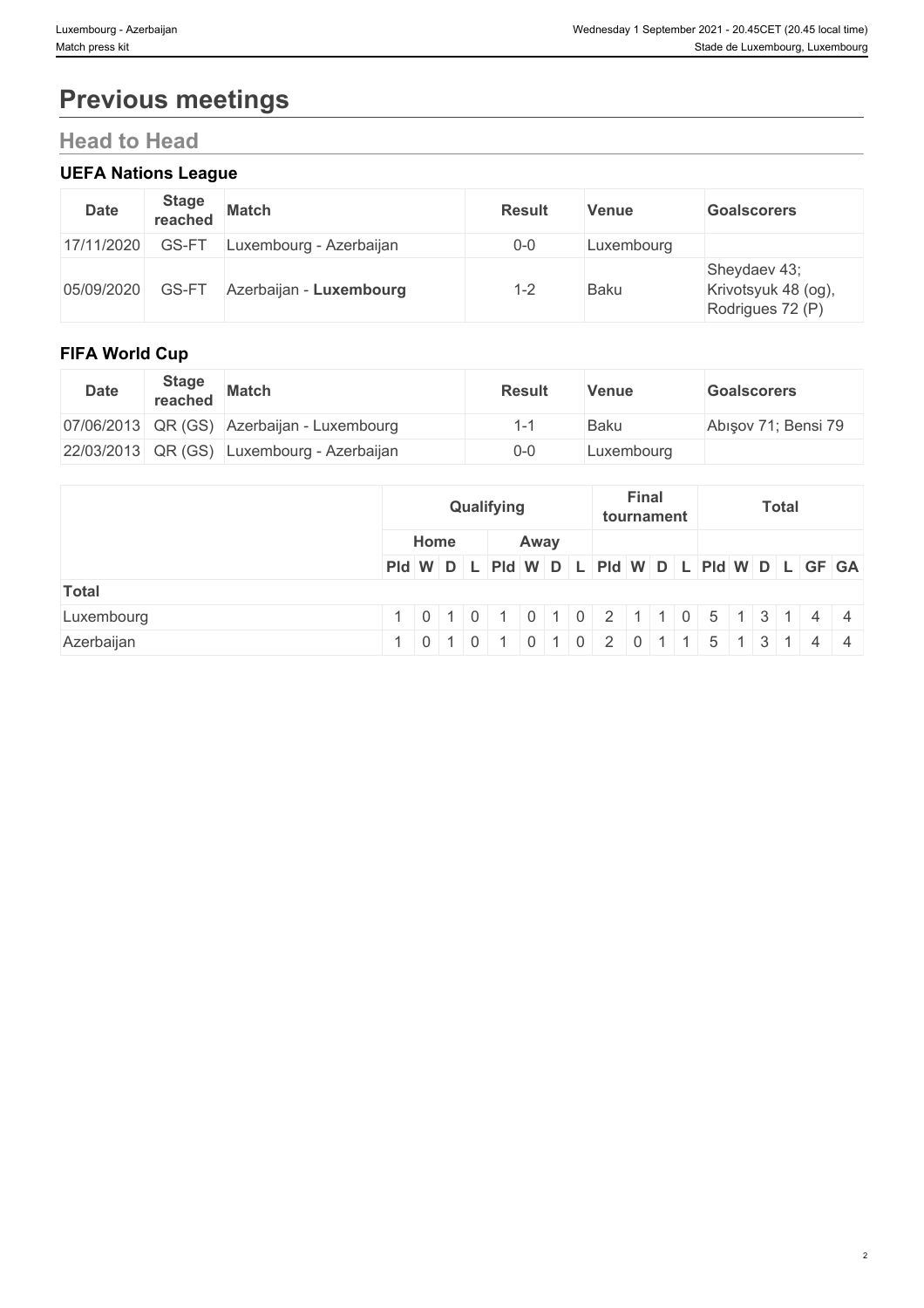# **Squad list**

## **Luxembourg**

|                          |               |     |                               |                          |                | <b>Current season</b>            |                |                | Overall                                                                                 |                          |
|--------------------------|---------------|-----|-------------------------------|--------------------------|----------------|----------------------------------|----------------|----------------|-----------------------------------------------------------------------------------------|--------------------------|
|                          |               |     |                               |                          |                | Qual.                            | <b>FT</b>      |                | Team                                                                                    |                          |
| No. Player               | <b>DoB</b>    | Age | Club                          |                          |                |                                  |                |                | D Pld Gls Pld Gls Pld Gls                                                               |                          |
| <b>Goalkeepers</b>       |               |     |                               |                          |                |                                  |                |                |                                                                                         |                          |
| - Anthony Moris          | 29/04/1990 31 |     | Union Saint-<br>Gilloise      |                          | $\overline{2}$ | $\overline{0}$                   | $\mathbf 0$    | $\overline{0}$ | 38                                                                                      |                          |
| - Tim Kips               | 01/11/2000 20 |     | Erzgebirge                    | $\overline{\phantom{a}}$ | $\overline{0}$ | 0                                | $\mathbf 0$    | $\overline{0}$ | $\sim$                                                                                  | $\sim$                   |
| - Ralph Schon            | 20/01/1990 31 |     | Wiltz                         |                          | $-$ 0          | 0                                | $\overline{0}$ |                | $0 \mid 13 \mid -$                                                                      |                          |
| <b>Defenders</b>         |               |     |                               |                          |                |                                  |                |                |                                                                                         |                          |
| - Kevin Malget           | 15/01/1991 30 |     | Swift                         |                          | $-$ 0          | 0                                | $\overline{0}$ | $\overline{0}$ | $35 \quad 3$                                                                            |                          |
| - Laurent Jans           | 05/08/1992 29 |     | Sparta                        | $\star$                  | 2              | $\mathbf 0$                      | $\mathbf 0$    | $\overline{0}$ | 76                                                                                      | $\sim$                   |
| - Ricardo Delgado        | 22/02/1994 27 |     | Diddeleng                     | $\overline{\phantom{a}}$ |                | $\mathbf 0$                      | $\mathbf 0$    | $\overline{0}$ | 10                                                                                      | $\sim$ $-$               |
| - Enes Mahmutovic        | 22/05/1997 24 |     | FC Lviv                       |                          | $-1$           | $\overline{0}$                   | $\overline{0}$ |                | $0 \mid 17 \mid -$                                                                      |                          |
| - Dirk Carlson           | 01/04/1998 23 |     | Erzgebirge                    |                          | $-$ 0          | 0                                | $\overline{0}$ | $\overline{0}$ | $32 -$                                                                                  |                          |
| <b>Midfielders</b>       |               |     |                               |                          |                |                                  |                |                |                                                                                         |                          |
| - Dwayn Holter           | 15/06/1995 26 |     | Racing Union                  | $\overline{\phantom{a}}$ | $\overline{0}$ | 0                                | $\overline{0}$ | $\overline{0}$ | 15                                                                                      | $\sim$                   |
| - Christopher Martins    | 19/02/1997 24 |     | Young Boys                    |                          | 2              | 0                                | 0              | $\mathsf{O}$   | 43                                                                                      | $\overline{1}$           |
| - Florian Bohnert        | 09/11/1997 23 |     | Progrès                       |                          | $-$ 0          | $\mathbf 0$                      | $\mathbf 0$    | $\overline{0}$ | 21                                                                                      | $\vert$ 1                |
| - Eric Veiga             | 18/02/1997 24 |     | Vilafranquense                | $\overline{\phantom{a}}$ | $\overline{0}$ | $\mathbf 0$                      | $\mathbf 0$    | $\overline{0}$ | $\mathbf{3}$                                                                            | $\sim$                   |
| - Aldin Skenderovic      | 28/06/1997 24 |     | Progrès                       |                          | $-1$           | $\mathbf 0$                      | $\mathbf 0$    | $\overline{0}$ | 23                                                                                      | $\overline{\phantom{a}}$ |
| - Sébastien Thill        | 29/12/1993 27 |     | Sheriff                       |                          | - 1            | $\mathbf 0$                      | $\mathbf 0$    | $\overline{0}$ | 14                                                                                      | $\overline{1}$           |
| - Olivier Thill          | 17/12/1996 24 |     | Vorskla                       | $\star$                  | 2              | $\mathbf 0$                      | $\mathbf 0$    | $\overline{0}$ | $32 \mid 2$                                                                             |                          |
| - Danel Sinani           | 05/04/1997 24 |     | Huddersfield                  | $\star$                  | 2              | $\mathbf 0$                      | $\mathbf 0$    | $\mathbf 0$    | $34 \quad 6$                                                                            |                          |
| - Leandro Barreiro       | 03/01/2000 21 |     | Mainz                         |                          | 2              | $\mathbf 0$                      | $\mathbf 0$    | $\overline{0}$ | 26                                                                                      | $\overline{1}$           |
| - Timothe Rupil          | 12/06/2003 18 |     | Mainz                         | $\overline{\phantom{a}}$ |                | $\mathbf 0$                      | $\overline{0}$ | $\overline{0}$ | $1$ -                                                                                   |                          |
| - Yvandro Borges Sanches |               |     | 24/05/2004 17 Mönchengladbach |                          | $\overline{0}$ | $\mathbf 0$                      | $\overline{0}$ | $\overline{0}$ | $\begin{array}{cccccccccc} \bullet & \bullet & \bullet & \bullet & \bullet \end{array}$ |                          |
| <b>Forwards</b>          |               |     |                               |                          |                |                                  |                |                |                                                                                         |                          |
| - Maurice Deville        | 31/07/1992 29 |     | Saarbrücken                   | $\overline{\phantom{a}}$ | 2              | 0                                | $\mathbf 0$    | $\overline{0}$ | $51 \quad 3$                                                                            |                          |
| - Michael Pinto          | 04/06/1993 28 |     | Sparta                        |                          | $-11$          |                                  | $0 \mid 0$     |                |                                                                                         |                          |
| - Edvin Muratovic        | 15/02/1997 24 |     | Diddeleng                     |                          |                |                                  |                |                | $0 \mid 7 \mid 1$                                                                       |                          |
| - Gerson Rodrigues       |               |     | Dynamo Kyiv                   |                          | $- 1$          | $\overline{0}$<br>$\overline{2}$ | $\overline{0}$ |                |                                                                                         |                          |
|                          | 20/06/1995 26 |     |                               |                          | $- 2$          |                                  | $\overline{0}$ |                | $0 \quad 36 \quad 7$                                                                    |                          |
| Coach                    |               |     |                               |                          |                |                                  |                |                |                                                                                         |                          |
| - Luc Holtz              | 14/06/1969 52 |     |                               |                          |                |                                  |                |                | $-$ 2 0 0 0 101 -                                                                       |                          |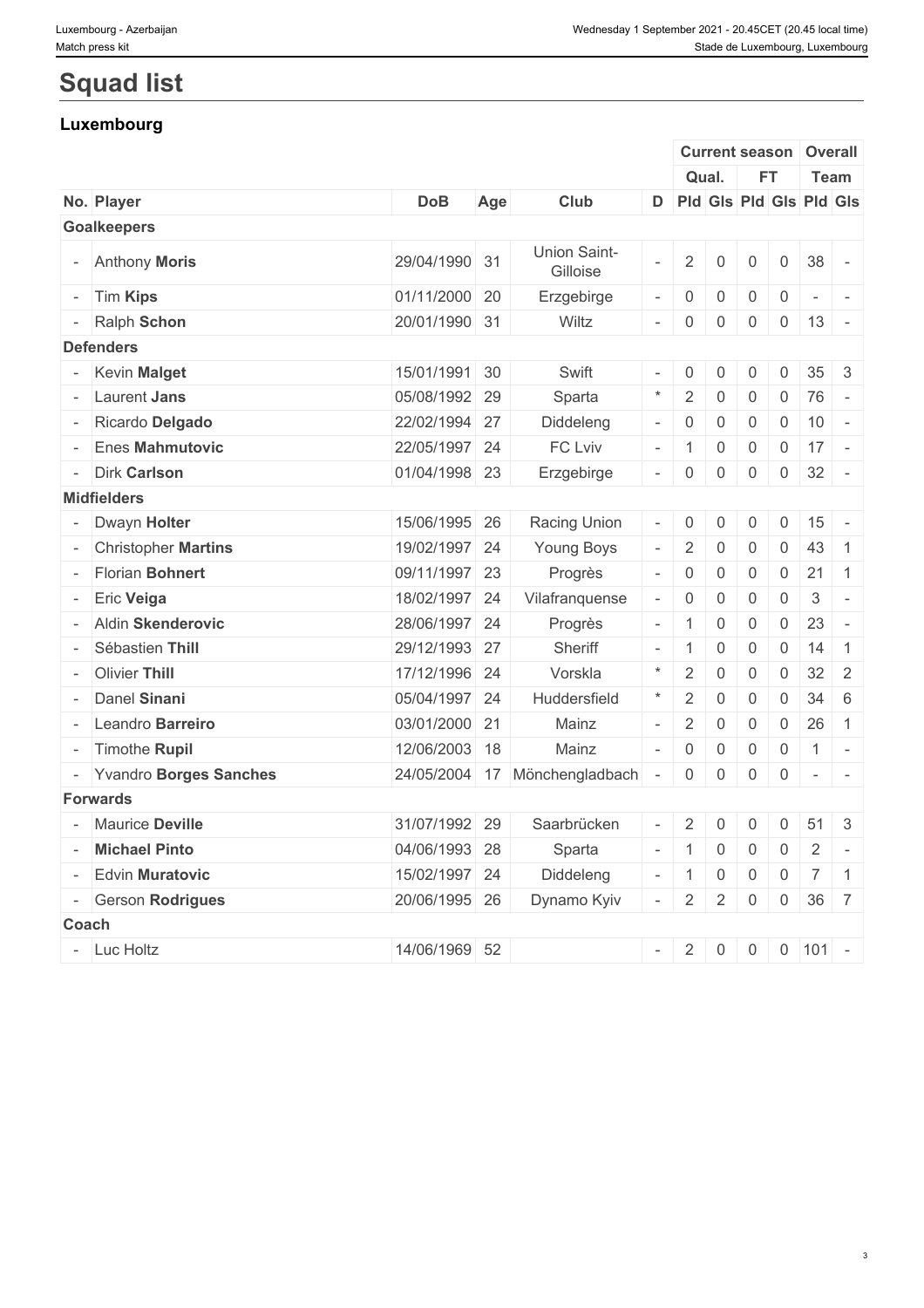### **Azerbaijan**

|                                                 |                          |     |                    |                          |                                                     |                | <b>Current season Overall</b> |                                   |                                  |                          |
|-------------------------------------------------|--------------------------|-----|--------------------|--------------------------|-----------------------------------------------------|----------------|-------------------------------|-----------------------------------|----------------------------------|--------------------------|
|                                                 |                          |     |                    |                          | Qual.                                               |                | <b>FT</b>                     |                                   | Team                             |                          |
| No. Player                                      | <b>DoB</b>               | Age | Club               |                          |                                                     |                | D Pld Gis Pld Gis Pld Gis     |                                   |                                  |                          |
| <b>Goalkeepers</b>                              |                          |     |                    |                          |                                                     |                |                               |                                   |                                  |                          |
| Mekhti Dzhenetov                                | 26/01/1992 29            |     | Zirä               |                          | $\overline{0}$                                      | $\overline{0}$ | $\mathbf 0$                   | $\overline{0}$                    | 1                                | $\sim$                   |
| - Shakhrudin Magomedaliyev                      | 12/06/1994 27            |     | Qarabağ            |                          | $2^{\circ}$                                         | 0              | $\mathbf 0$                   | $\overline{0}$<br>$5\phantom{.0}$ |                                  |                          |
| - Aydin Bayramov                                | 18/02/1996 25 Sumqayıt   |     |                    | $\sim$                   | $\overline{0}$                                      | $\overline{0}$ | $\overline{0}$                | $\overline{0}$                    | $\sim$ 100 $\sim$ 100 $\sim$     |                          |
| <b>Defenders</b>                                |                          |     |                    |                          |                                                     |                |                               |                                   |                                  |                          |
| - Maksim Medvedev                               | 29/09/1989 31 Qarabağ    |     |                    |                          | $2^{\circ}$                                         | $\overline{0}$ | $\mathbf 0$                   | $\overline{0}$                    | 69                               |                          |
|                                                 |                          |     |                    |                          |                                                     |                |                               |                                   |                                  |                          |
| - Azer Salahli                                  | 11/04/1994 27            |     | Keşla              |                          | $\overline{2}$                                      | $\overline{0}$ | $\overline{0}$                | $\overline{0}$<br>10              |                                  | $\sim$                   |
| <b>Elvin Badalov</b>                            | 14/06/1995 26            |     | Sumqayıt           | $\overline{a}$           | 2 <sup>1</sup>                                      | $\overline{0}$ | $\overline{0}$                | 6<br>$\overline{0}$               |                                  |                          |
| - Tamkin Khalilzade                             | 06/08/1993 28            |     | Zirä FK            |                          | 1                                                   | $\overline{0}$ | $\mathbf 0$                   | $\overline{0}$                    | $23 \quad 3$                     |                          |
| - Abbas Hüseynov                                | 13/06/1995 26            |     | Qarabağ            |                          | $2 \mid$                                            | $\overline{0}$ | $\overline{0}$                | $0 \mid 12$                       |                                  | $\sim$                   |
| - Anton Krivotsyuk                              | 20/08/1998 23            |     | Wisła<br>Płock     |                          | $2 \mid$                                            | $\overline{0}$ | $\overline{0}$                | $\overline{0}$<br>18              |                                  |                          |
| Sertan Tashgin                                  | 08/10/1997 23            |     | Zirä               |                          | $\overline{0}$                                      | $\mathbf 0$    | $\overline{0}$                | $\overline{0}$<br>2               |                                  |                          |
| - Hojjat Haghverdi                              | 03/02/1993 28            |     | Sumqayıt           |                          | $\overline{0}$                                      | $\overline{0}$ | $\mathbf 0$                   | $\overline{2}$<br>$\overline{0}$  |                                  | $\sim$                   |
| <b>Midfielders</b>                              |                          |     |                    |                          |                                                     |                |                               |                                   |                                  |                          |
| <b>Filip Ozobić</b><br>$\overline{\phantom{a}}$ | 08/04/1991 30            |     | Qarabağ            |                          | $\mathbf 0$                                         | $\Omega$       | $\Omega$                      | $\Omega$<br>2                     |                                  |                          |
| - Gara Garayev                                  | 12/10/1992 28            |     | Qarabağ            | $\sim$                   | $\overline{0}$                                      | $\overline{0}$ | $\overline{0}$                | $\overline{0}$<br>65              |                                  | $\overline{\phantom{a}}$ |
| Emin Makhmudov                                  | 27/04/1992 29            |     | Neftçi             |                          | $\overline{2}$                                      | $\overline{1}$ | $\overline{0}$                | $\overline{0}$                    | $18 \overline{\smash{\big)}\ 3}$ |                          |
| Rahim Sadikhov                                  | 18/07/1996 25 Sumqayıt   |     |                    |                          | $\overline{0}$                                      | $\overline{0}$ | $\mathbf 0$                   | $\overline{0}$<br>6               |                                  | $\sim$                   |
|                                                 |                          |     |                    |                          |                                                     |                |                               |                                   |                                  |                          |
| - Vugar Mustafayev                              | 05/08/1994 27 Sumqayıt   |     |                    | $\sim$                   | 1                                                   | $\overline{0}$ | $\overline{0}$                | $\overline{0}$<br>9               |                                  | $\sim$                   |
| Ismayil <b>İbrahimli</b>                        | 13/02/1998 23            |     | Qarabağ            |                          | 2 <sup>1</sup>                                      | $\overline{0}$ | $\overline{0}$                | $\overline{0}$                    | $7^{\circ}$                      | $\sim$                   |
| - Tural Bayramov                                | 23/02/2001 20            |     | Qarabağ            | $\overline{\phantom{a}}$ | $\overline{0}$                                      | $\overline{0}$ | $\overline{0}$                | $\overline{0}$<br>3               |                                  | $\sim$                   |
| - Anatolii Nuriiev                              | 20/05/1996 25            |     | Kolos<br>Kovalivka |                          | $2 \mid$                                            | $\overline{0}$ | $\overline{0}$                | $\overline{0}$<br>$5\overline{)}$ |                                  | $\sim$                   |
| <b>Forwards</b>                                 |                          |     |                    |                          |                                                     |                |                               |                                   |                                  |                          |
| - Namik Alaskarov                               | 03/02/1995 26            |     | Neftçi             | $\sim$                   | $\begin{array}{ c c c c c } \hline \end{array}$ 1 0 |                | $\overline{0}$                | $\overline{0}$                    | $25 -$                           |                          |
| - Ramil Sheydaev                                | 15/03/1996 25 Qarabağ -  |     |                    |                          | $2 \mid 0$                                          |                | $\overline{0}$                | $0 \mid 38 \mid 7$                |                                  |                          |
| - Mahir Emreli                                  | 01/07/1997 24 Legia *    |     |                    |                          |                                                     |                | $2 \mid 0 \mid 0$             | $0 \mid 26 \mid 4$                |                                  |                          |
| - Ali Ghorbani                                  | 18/09/1990 30 Sumqayıt - |     |                    |                          |                                                     |                | $2 \mid 0 \mid 0$             | $0 \mid 6 \mid -$                 |                                  |                          |
| Coach                                           |                          |     |                    |                          |                                                     |                |                               |                                   |                                  |                          |
| Giovanni de Biasi                               | 16/06/1956 65            |     |                    |                          |                                                     |                |                               |                                   |                                  |                          |
|                                                 |                          |     |                    |                          |                                                     |                | $-$ 2 0 0 0 13 -              |                                   |                                  |                          |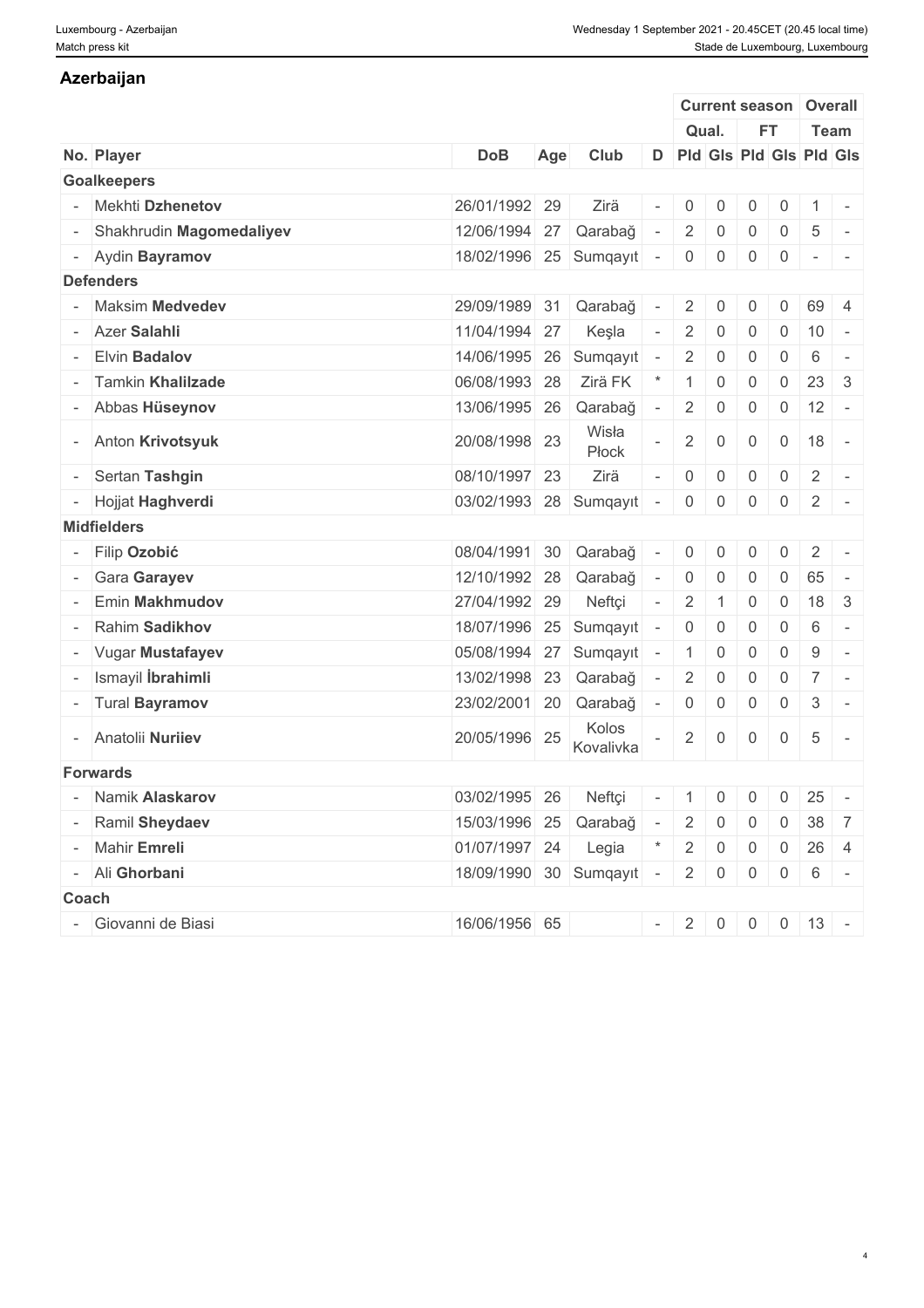# **Match officials**

| <b>Referee</b>                           | Irfan Peljto (BIH)                            |  |
|------------------------------------------|-----------------------------------------------|--|
| <b>Assistant referees</b>                | Senad Ibrisimbegović (BIH), Davor Beljo (BIH) |  |
| <b>Video Assistant Referee</b>           | Marco Fritz (GER)                             |  |
| <b>Assistant Video Assistant Referee</b> | Markus Sinn (GER)                             |  |
| <b>Fourth official</b>                   | Admir Šehović (BIH)                           |  |
| <b>UEFA Delegate</b>                     | Patrick Wattebled (FRA)                       |  |
| <b>UEFA Referee observer</b>             | Lassin Isaksen (FRO)                          |  |
|                                          |                                               |  |

# **Referee**

| Name         | of birth<br>Date | <b>UEFA</b><br>matches |
|--------------|------------------|------------------------|
| Irfan Peljto | 18/07/1984       | 50                     |

# **FIFA Wold Cup matches involving teams from the two countries involved in this match**

No such matches refereed

# **Other matches involving teams from either of the two countries involved in this match**

| <b>Date</b> | <b>Competition</b> | <b>Stage</b><br>reached | <b>Home Away</b>                             | <b>Result</b> | <b>Venue</b>     |
|-------------|--------------------|-------------------------|----------------------------------------------|---------------|------------------|
| 05/07/2016  | UEL                | 1QR                     | AS Jeunesse Esch Saint Patrick's Athletic FC | $2 - 1$       | Esch-sur-Alzette |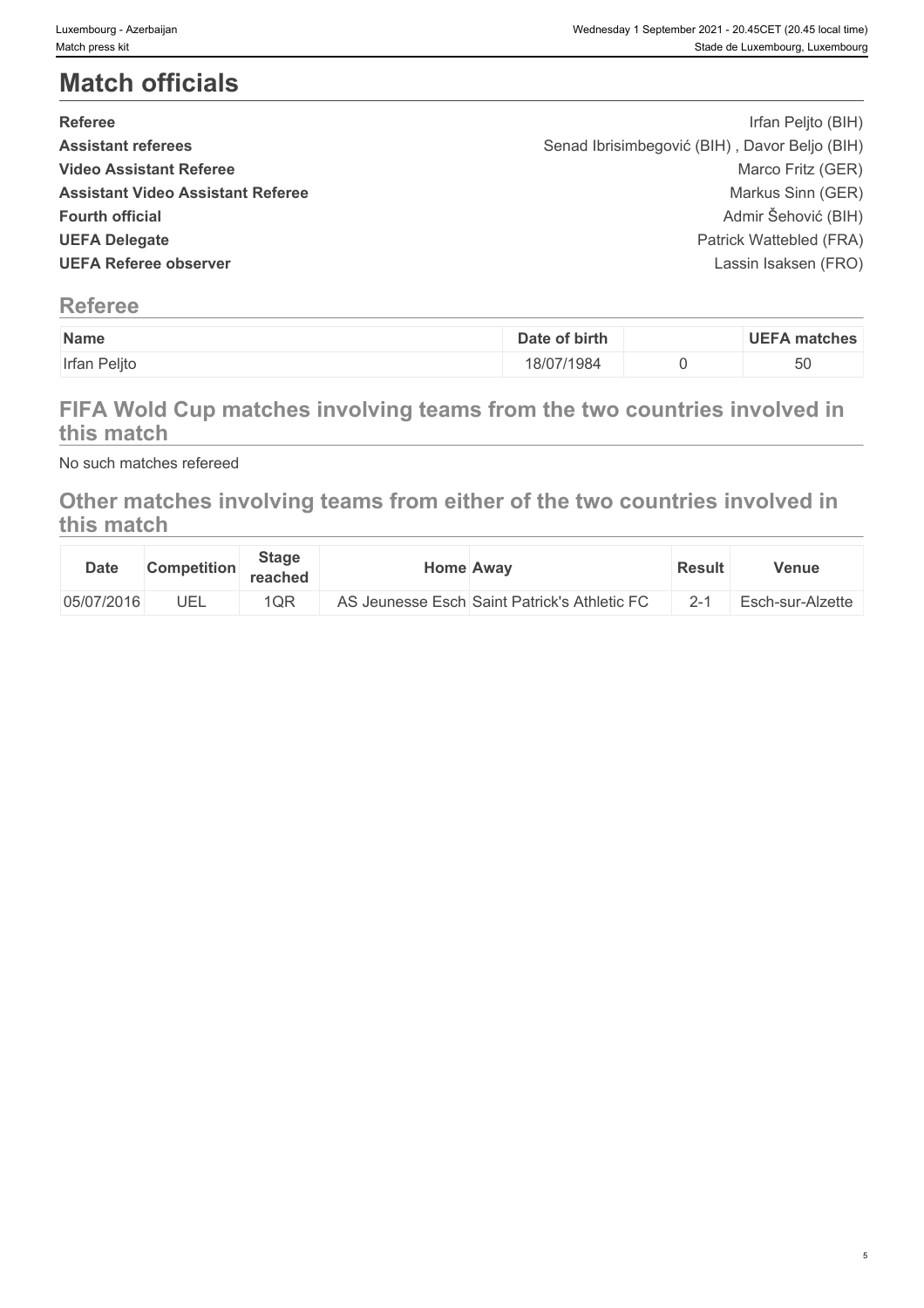# **Match-by-match lineups**

### **Luxembourg**

### **FIFA World Cup - Qualifying round**

#### **Group A**

| Team                | Pid W D L GF GA Pts |                                               |  |  |               |
|---------------------|---------------------|-----------------------------------------------|--|--|---------------|
| Portugal            |                     | $3 \mid 2 \mid 1 \mid 0 \mid 6 \mid 3 \mid 7$ |  |  |               |
| Serbia              |                     | $3$ 2 1 0 7 5 7                               |  |  |               |
| Luxembourg          |                     |                                               |  |  | 2 1 0 1 2 3 3 |
| Republic of Ireland |                     |                                               |  |  | 20002240      |
| Azerbaijan          |                     |                                               |  |  | 20002130      |

#### **Matchday 2** (27/03/2021)

#### **Republic of Ireland 0-1 Luxembourg**

**Goals:** 0-1 Rodrigues 85 **Luxembourg:** Moris, Chanot, Mahmutovic, C. Martins, Sinani (92 Gerson), Rodrigues, V. Thill (79 Deville), O. Thill, Barreiro, Jans, M. Martins

#### **Matchday 3** (30/03/2021)

**Luxembourg 1-3 Portugal Goals:** 1-0 Rodrigues 30, 1-1 Diogo Jota 45+2, 1-2 Ronaldo 51, 1-3 João Palhinha 80 **Luxembourg:** Moris, Chanot, Gerson, C. Martins (87 Skenderovic), Sinani (87 E. Muratovic), Rodrigues, V. Thill (58 Deville), O. Thill (58 S. Thill), Barreiro, Michael Pinto (65 M. Martins), Jans

**Matchday 4** (01/09/2021)

Luxembourg-Azerbaijan

#### **Matchday 5** (04/09/2021)

Serbia-Luxembourg

**Matchday 7** (09/10/2021)

Luxembourg-Serbia

**Matchday 8** (12/10/2021)

Portugal-Luxembourg

#### **Matchday 9** (11/11/2021)

Azerbaijan-Luxembourg

#### **Matchday 10** (14/11/2021)

Luxembourg-Republic of Ireland

#### **Azerbaijan**

#### **FIFA World Cup - Qualifying round**

#### **Matchday 1** (24/03/2021)

**Portugal 1-0 Azerbaijan Goals:** 1-0 Medvedev 36 (og) **Azerbaijan:** Magomedaliyev, Salahli, Medvedev, Mustafayev (46 İbrahimli), Makhmudov (84 Isaev), Ghorbani (84 Sheydaev), Emreli (84 Alaskarov ), A. Hüseynov (46 Nuriiev), Badalov, B. Hüseynov, Krivotsyuk

#### **Matchday 3** (30/03/2021)

#### **Azerbaijan 1-2 Serbia**

**Goals:** 0-1 A. Mitrović 16, 1-1 Makhmudov 59 (P) , 1-2 A. Mitrović 81 **Azerbaijan:** Magomedaliyev, Salahli (72 Khalilzade), Medvedev, Nuriiev (69 Emreli), Makhmudov , Ghorbani (69 Sheydaev), A. Hüseynov, Badalov, B. Hüseynov, Krivotsyuk, İbrahimli

#### **Matchday 4** (01/09/2021)

Luxembourg-Azerbaijan

6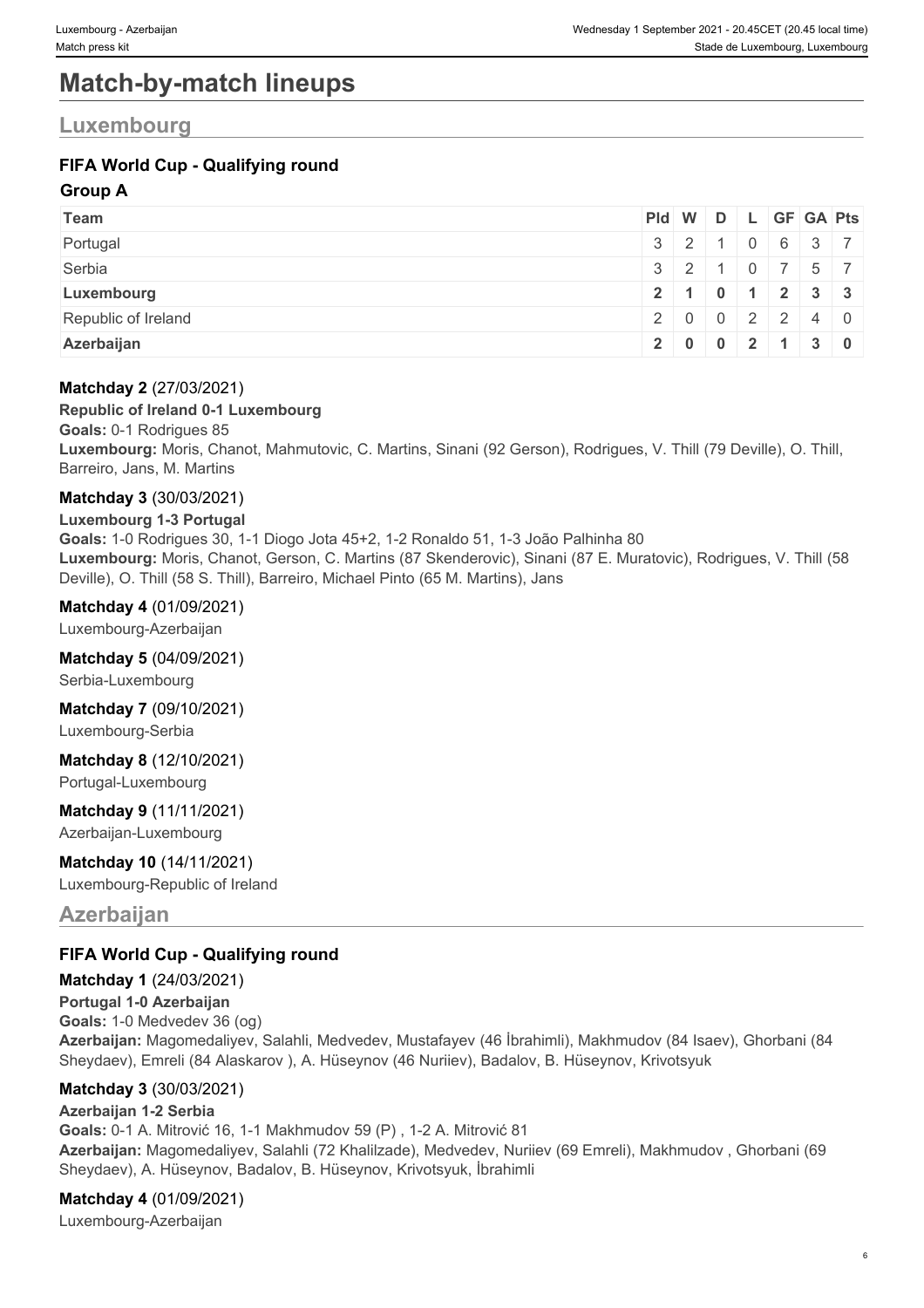Luxembourg - Azerbaijan Wednesday 1 September 2021 - 20.45CET (20.45 local time) Match press kit Stade de Luxembourg, Luxembourg, Luxembourg, Luxembourg, Luxembourg, Luxembourg, Luxembourg, Luxembourg, Luxembourg, Luxembourg, Luxembourg, Luxembourg, Luxembourg, Luxembourg, Luxembourg, Luxembourg, Luxem

7

**Matchday 5** (04/09/2021) Republic of Ireland-Azerbaijan

**Matchday 6** (07/09/2021) Azerbaijan-Portugal

**Matchday 7** (09/10/2021) Azerbaijan-Republic of Ireland

**Matchday 8** (12/10/2021) Serbia-Azerbaijan

**Matchday 9** (11/11/2021) Azerbaijan-Luxembourg